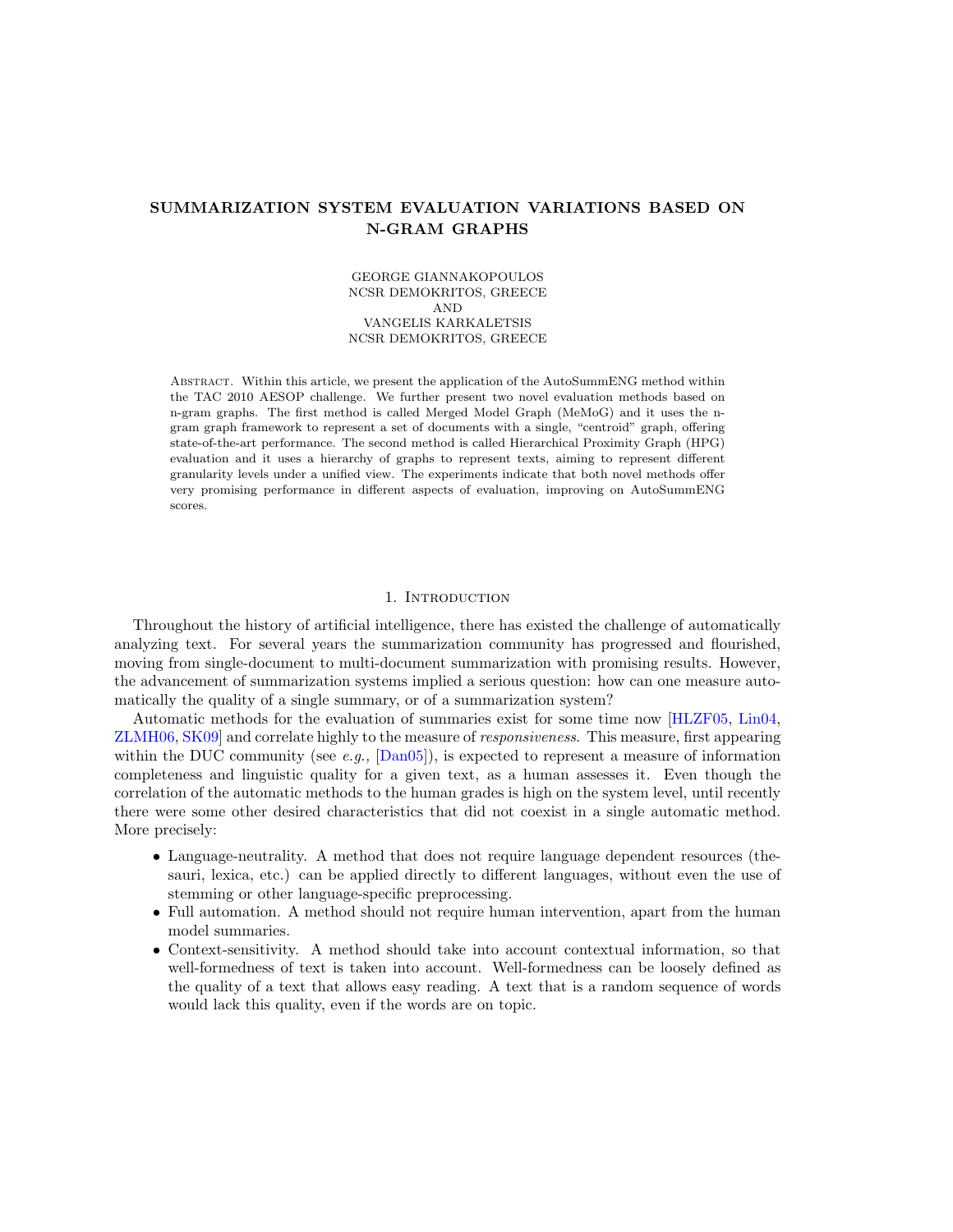The AutoSummENG method [\[GKVS08\]](#page-10-3) (AUTOmatic SUMMary Evaluation based on N-gram Graphs), holds all these qualities, while bearing results with high correlation to the responsiveness measure, which indicates correlation to human judgment. Based on the knowledge gained by AutoSummENG, we hereby describe two novel variations using n-gram graphs: the Merged Model Graph (MeMoG) variation and the Hierarchical Proximity Graph (HPG) variation, offering the next step in n-gram graph based methods.

In the following paragraphs, we introduce the basic notions and algorithms for the representation of texts through n-gram graphs (Section [2\)](#page-1-0). We then describe the methodology for the comparison, taking into account different representations that we use in our variations, and how this comparison leads to the grading of summaries and systems (Section [4\)](#page-5-0). We present experimental results on the TAC2010 AESOP task (Section [5\)](#page-7-0) and conclude the paper (Section [6\)](#page-9-0) with the lessons learned.

#### 2. System Overview

<span id="page-1-0"></span>The AutoSummENG system  $|GKVS08|$  is based upon the JInsect library<sup>[1](#page-1-1)</sup> of "n-gram graph"based text processing. For our experiments in TAC 2010, we applied the AutoSummENG method, as well as two novel variations over the TAC 2010 AESOP task data. Thus, the study refers to three methods:

- The first method is the original AutoSummENG, for default parameters of  $L_{\text{min}}$ ,  $L_{\text{MAX}}$  and  $D_{\text{win}}$  for this year's corpus. This method creates an n-gram graph representation of the evaluated text and another n-gram graph per model summary. Then, the measure of Value Similarity is used to compare the similarity of the evaluated text to each model summary. The average of these similarities is considered to represent the overall performance of the summary text.
- The second method, instead of comparing the graph representation of the evaluated summary text to the graph representation of individual model texts and averaging over them, calculates the merged graph of all model texts. Then, it compares the evaluated summary graph to this overall model graph. We term this variation the Merged Model Graph method (MeMoG) and it aims to non-linearly combine the content of texts into one representative whole.
- The third method aims to alleviate the burden of estimating AutoSummENG parameters (see  $\left[\frac{\text{GKVS08}}{\text{for more}}\right]$ . The approach uses graphs of minimal n-gram size  $(n=2)$  as a first level description of texts and, then, identifies subgraphs creating a second level of graphs. This second level of graphs, termed proximity graph, expresses neighborhood of subgraphs (viewed as distinct symbols) in the original text. Iteratively, new, higher levels of proximity graphs are then built using the subgraphs of the previous level as symbols to form a hierarchy of graphs, representing texts with multiple granularity levels.

In order to introduce the reader to the method and its alternatives, we need to recapitulate the basic concepts of AutoSummENG and the n-gram graph representation theory.

### 3. Representation and Basic Algorithms

In the domain of natural language processing, there have been a number of methods using  $n$ *grams.* An n-gram is a, possibly ordered, set of words or characters, containing n elements (see Example [3.1\)](#page-2-0). N-grams have been used in summarization and summary evaluation [\[BV04,](#page-10-4) [LH03,](#page-10-5)

<span id="page-1-1"></span><sup>1</sup>See <http://sourceforge.net/projects/jinsect> and <http://www.ontosum.org> for more information.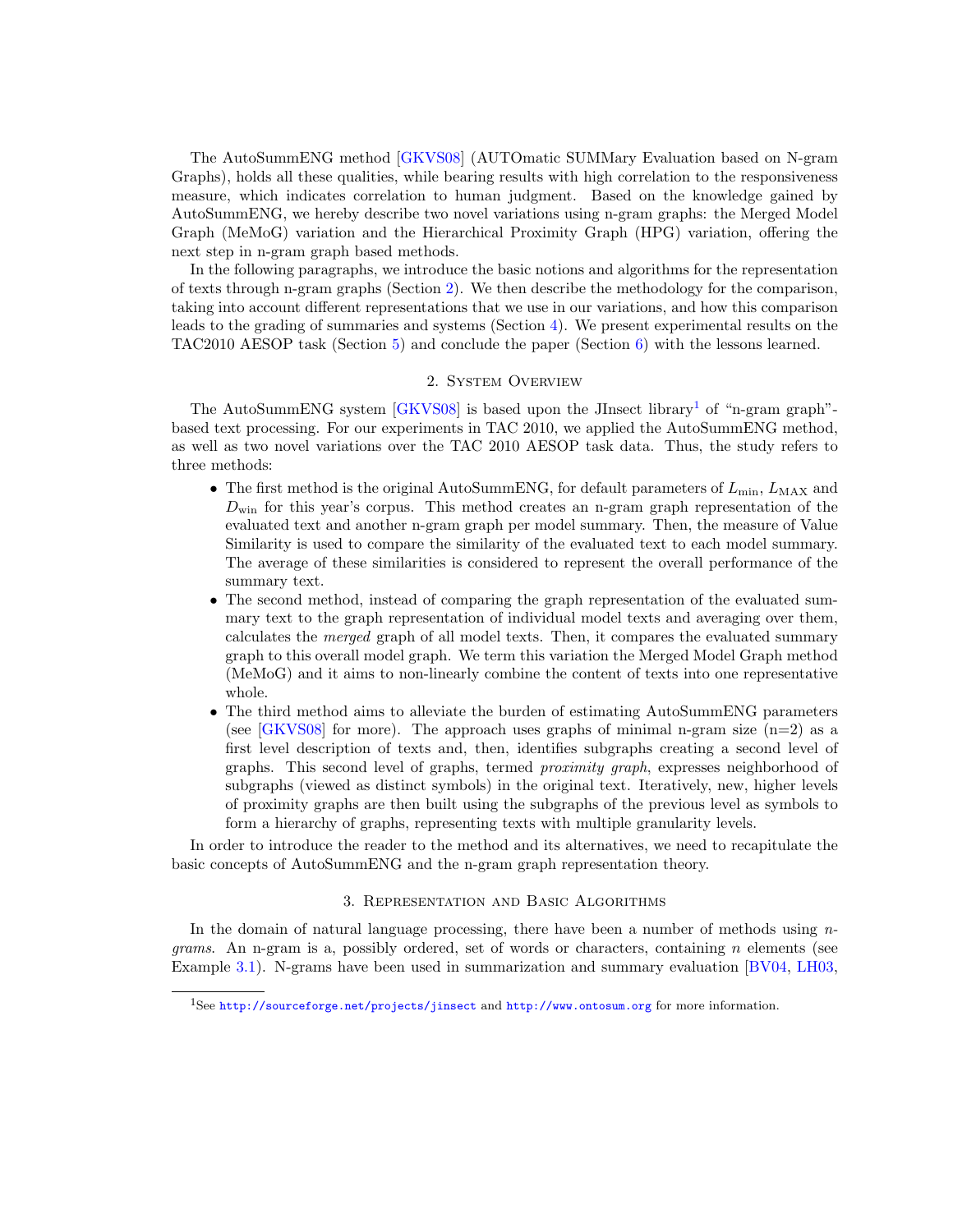[CS04\]](#page-10-6). In the automatic summarization domain, n-grams mostly appear as word n-grams, as happens in the ROUGE/BE family of evaluator methods [\[HLZ05,](#page-10-7) [Lin04\]](#page-10-1).

<span id="page-2-0"></span>Example 3.1. Examples of n-grams from the sentence: This is a sentence.

Word unigrams: this, is, a, sentence Word bi-grams: this is, is a, a sentence Character bi-grams: th, hi, is,  $s_-, a_+, \ldots$ Character  $\text{\textless}$  4-grams: this, his., is., ...

3.1. Extracting N-grams. To extract the n-grams  $(S<sup>n</sup>)$  of a text  $T<sup>l</sup>$ , we follow the (elementary) algorithm indicated as algorithm [1.](#page-2-1) The algorithm's complexity is linear to the size  $|T|$  of the input text T.

<span id="page-2-1"></span>Input: text T **Output:** n-gram set  $SS<sup>n</sup>$ // T is the text we analyze  $1 \text{ } SS^n \leftarrow \emptyset;$ 2 for all i in  $\left[1$ , length $(T)$ -n+1 $\right]$  do  $s \mid SS^n \leftarrow SS^n \cup S_{i,i+n-1}$ 4 end

## Algorithm 1: Extraction of n-grams

The algorithm applies no preprocessing (such as extraction of spaces, punctuation or lemmatization). Furthermore, it obviously extracts overlapping parts of text, as the sliding window of size  $n$  is shifted by one position and not by  $n$  positions at a time. This technique is used to avoid the problem of segmenting the text. The redundancy apparent in this approach proves to be useful similarly to a convolution function: summing similarities over a scrolling window may prove useful when you do not know exactly where to start matching two strings.

In the case of summary evaluation we may compare common n-grams between a peer (judged) summary and a model summary. The extracted, overlapping n-grams are certain to metch corresponding n-grams of the model summary, if such n-grams exist. That would not be the case for a method where the text would be segmented in equally sized n-grams.

Example 3.2. Application of our method to the sentence we have used above, with a requested n-gram size of 3 would return:

{'Do ', 'o y', ' yo', 'you', 'ou ', 'u l', ' li', 'lik', 'ike', 'ke ', 'e t', ' th', 'thi', 'his', 'is ', 's s', ' su', 'sum', 'umm', 'mma', 'mar', 'ary', 'ry?'}

while an algorithm taking disjoint n-grams would return

 $\{D\mathbf{o}'$ , 'you', ' li', 'ke', 'thi', 's s', 'umm', 'ary'} (and '?' would probably be omitted). The segmentation has reduced the number of existing n-grams examined, based on the disjointness prerequisite.

The *n*-gram graph is a graph  $G = \{V^G, E^G, L, W\}$ , where  $V^G$  is the set of vertices,  $E^G$  is the set of edges, L is a function assigning a label to each vertex and to each edge and W is a function assigning a weight to every edge. The graph has n-grams as its vertices  $v^G \in V^G$ . The edges  $e^G \in E^G$  (the superscript G will be omitted where easily assumed) connecting the n-grams indicate proximity of the corresponding vertex n-grams.

The edges can be weighted by the distance between the two neighboring n-grams in the original text, or the number of co-occurrences within a given window (as indicated below we use the cooccurrences for the TAC task). We note that the meaning of distance and window size changes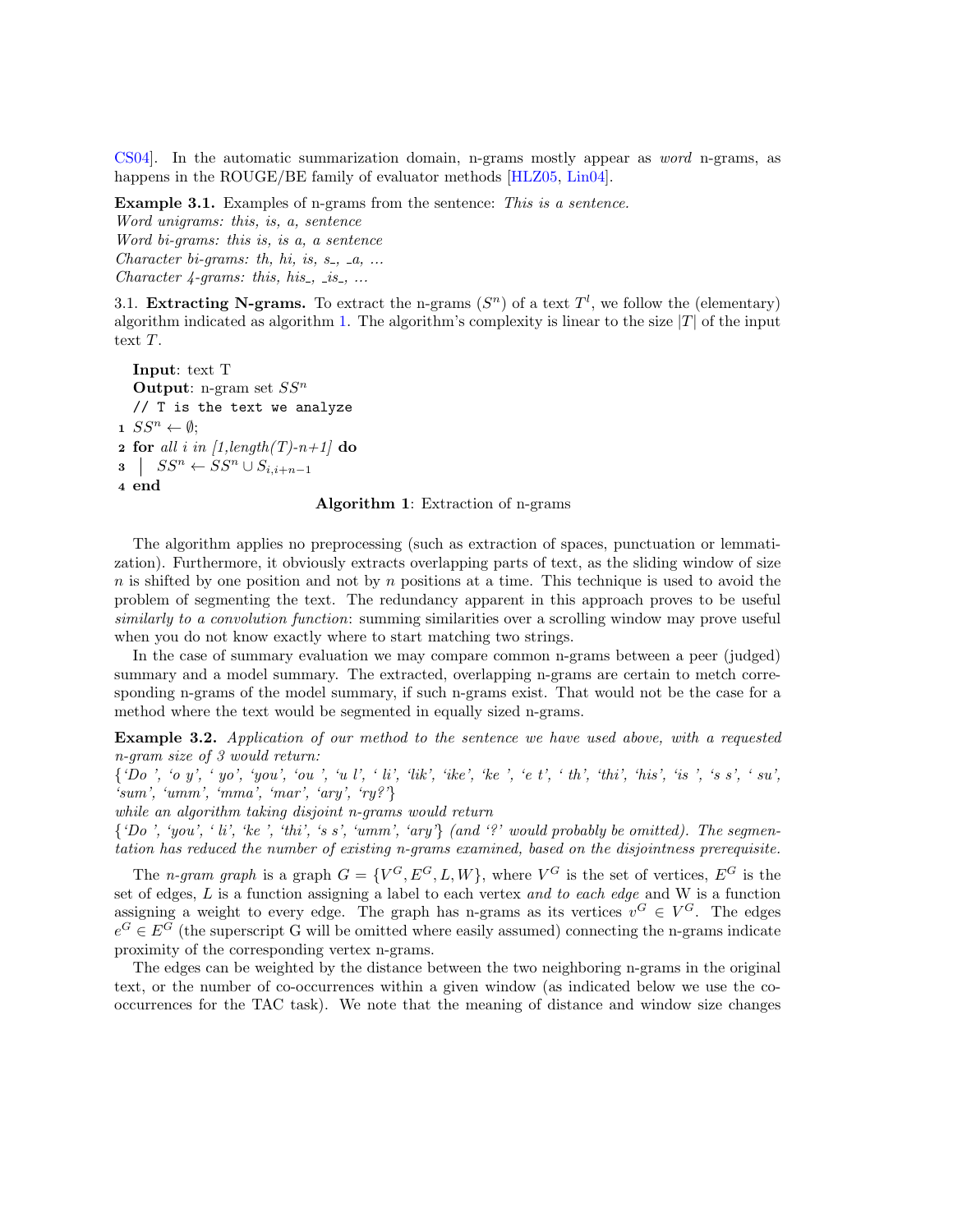by whether we use character or word n-grams. The labeling function  $L$  for edges assigns to each edge the concatenation of the labels of its corresponding vertices' labels in a predefined order: for directed graphs the order is the order of the edge direction while in undirected graphs the order can be the lexicographic order of the vertices' labels. To ensure that no duplicate vertices exist, we require that the labeling function is an one-to-one function.

More formally:

**Definition 3.3.** if  $S = \{S_1, S_2, ...\}$ ,  $S_k \neq S_l$ , for  $k \neq l, k, l \in \mathbb{N}$  is the set of distinct n-grams extracted from a text  $T^l$ , and  $S_i$  is the *i*-th extracted n-gram, then  $G = \{V^G, E^G, L, W\}$  is a graph where  $V^G = S$  is the set of vertices v,  $E^G$  is the set of edges e of the form  $e = \{v_1, v_2\}$ ,  $L : V^G \to \mathbb{L}$ is a function assigning a label  $l(v)$  from the set of possible labels  $\mathbb L$  to each vertex v and  $W : E^G \to \mathbb R$ is a function assigning a weight  $w(e)$  to every edge.

In our implementation, the edges E are assigned weights of  $c_{i,j}$  where  $c_{i,j}$  is the number of times a given pair  $S_i$ ,  $S_j$  of n-grams happen to be neighbors in a string within some distance  $D_{\text{win}}$  of each other. The distance between two strings in a text is the absolute difference of the positions of their first characters in the text. The vertices  $v_i, v_j$  corresponding to n-grams  $S_i, S_j$  that are located within this distance  $D_{\text{win}}$  are connected by a corresponding edge  $e \equiv \{v_i, v_j\}$ . In the TAC 2010 case we use the *symmetric approach* for *character n-gram* graph extraction, which has proved to be the most promising in several experiments [\[GKVS08\]](#page-10-3).

3.2. N-gram Graphs and Proximity Graphs. A *proximity graph*  $(PG)$  is a graph that describes relations of proximity between symbols  $s_i \in S$ , where S the alphabet of symbols, in a domain where an operator of proximity P over  $S \times S$  is defined. Thus,  $P : S \times S \rightarrow \mathbb{R}$  gives a graded value for the proximity of two symbols within a world where proximity of symbols makes sense. In the summary evaluation case the world is the world of texts, and we define  $P$  as:

<span id="page-3-0"></span>(1) 
$$
P(s_1, s_2) = |\{(s_i, s_j) : s_i = s_1, s_j = s_2 \text{ and } d(s_i, s_j) \le D_{\text{win}}\}|
$$

where  $d(s_i, s_j)$  is the distance between  $s_i, s_j$  in the original text. P in fact measures the *number* of times two strings are found to be neighbors within the given distance  $D_{\text{win}}$  in a text. Given Equation [1,](#page-3-0) we can define a proximity graph as follows.

**Definition 3.4.** If  $R = \{R_1, R_2, ...\}$ ,  $R_k \neq R_l$ , for  $k \neq l, k, l \in \mathbb{N}$  is the set of distinct symbols extracted from a text  $T^l$ , and  $R_i$  is the *i*-th extracted symbol, then  $J = \{V^J, E^J, M, X\}$  is a graph where  $V^J = S$  is the set of vertices v,  $E^J$  is the set of edges e of the form  $e = \{v_1, v_2\}$ ,  $M : V^J \to \mathbb{L}$ is a function assigning a label  $m(v)$  from the set of possible labels M to each vertex v and  $X : E^J \to \mathbb{R}$ is a function assigning a weight  $w(e)$  to every edge.

In fact, n-gram graphs are a special case of proximity graphs, because in n-gram graphs the set of symbols is the set of distinct n-grams:  $R = S$ . The weighting function on R is based on the cardinality of co-occurrences of n-grams within  $D_{\text{win}}$  distance of each other, as this is calculated by P. The generalized notion of proximity graphs, however, allows creating multiple levels of graphs, where the symbol set changes on each level.

Elaborating, consider a mapping  $R_g : \mathbb{G} \to R$ , where  $\mathbb{G}$  is the set of possible n-gram (sub)graphs and R the set of symbols. Also, consider a proximity measure  $P'$ , which measures the times two graphs  $G_1, G_2 \in \mathbb{G}$  where found to be neighbors in a *sequence of graphs*, within a distance  $D_{win}$ ' of each other. Then, we can create proximity graphs of graphs. Exactly this notion of PGs of graphs is used in the following section to represent texts as a hierarchy of PGs, attempting to capture the information of multiple granularity in texts.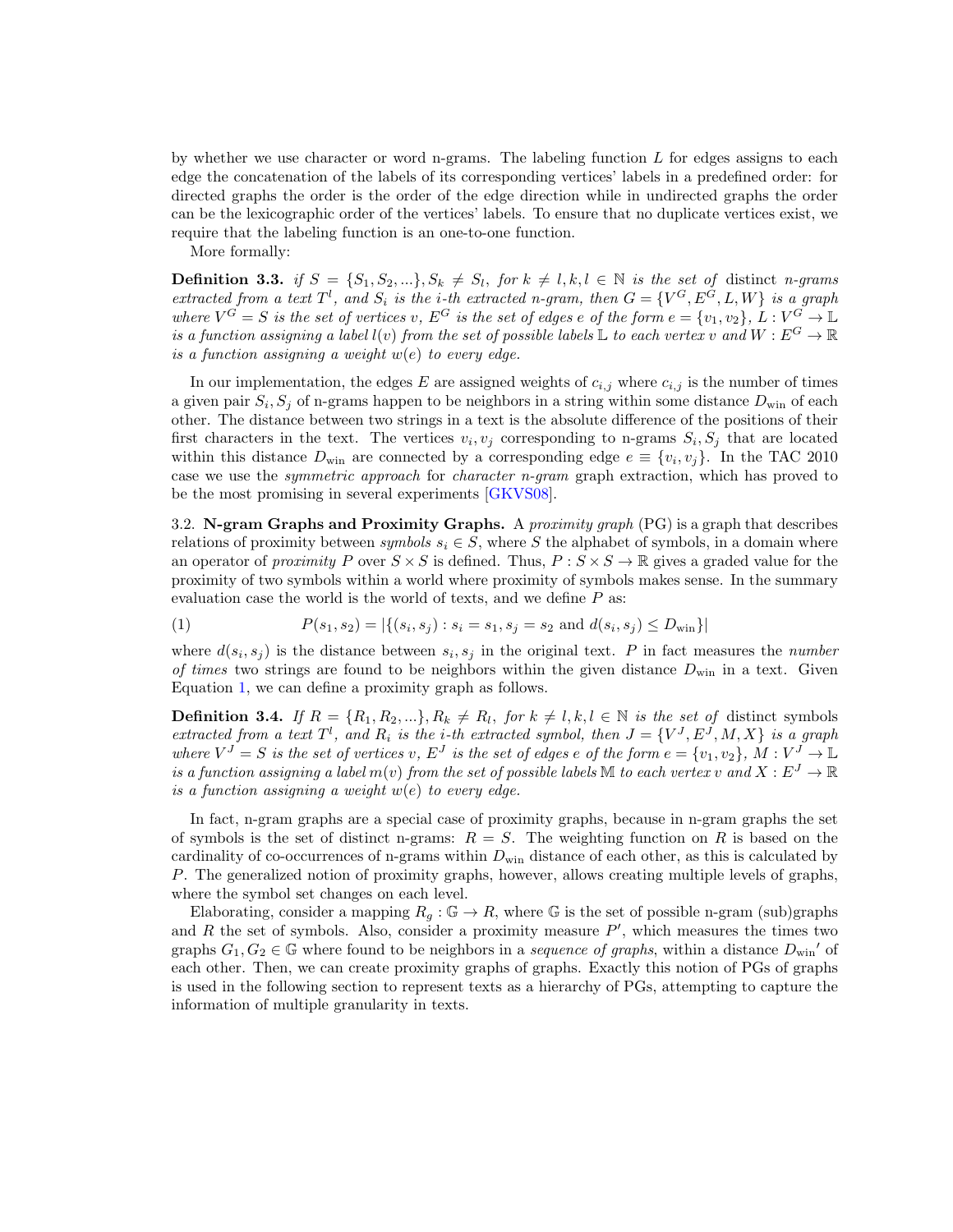3.3. Hierarchical Proximity Graphs. A hierarchical proximity graph of  $L \in \mathbb{N}^*$  levels is a hierarchy H of proximity graphs, where subgraphs of symbols from a lower level  $l - 1$  form the symbols for the next upper level  $l, l \in [1, L]$ . Each level  $H_l$  holds a proximity graph  $J_l$  and an index of symbols  $I_l$  for that level.

To create the first level, we extract the set of non-overlapping<sup>[2](#page-4-0)</sup> n-grams from the source text. Then, the index  $I_1$  maps, through a bijection, every distinct n-gram in the source to an integersymbol. This allows the conversion of the original text to a sequence  $Z$  of integers. Then, vertices are created in the proximity graph  $J_1$ : one for each symbol. Following the creation of vertices, and given a window  $D_{\text{win}}$ , all symbols the are found to be neighbors within a maximum distance of  $D_{\text{win}}$  in Z have their vertices linked by an edge. The distance between two n-grams  $n_1, n_2$  is now measured as the number of n-grams (and not characters) between  $n_1$  and  $n_2$ . The process of finding neighbors is repeated for every symbol in  $Z$  in the graph creation process.

Each subgraph of  $J_1$  generated in every such iteration is called an *s-neighborhood*. Each sneighborhood is considered to be a symbol for the next level of graphs and is, thus, mapped to an integer in the corresponding  $I_l$  index. This, from  $l = 1$  we extract the s-neighborhoods that form the  $I_2$  symbols. Then, the sequence of the current level is replaced by the sequence of s-neighborhoods.

For each of the following levels  $1 < l \leq L$  of representation in the hierarchical graph the process is as follows.

- Get the s-neighborhood from the previous level  $l-1$ .
- Create the s-neighborhoods of the current level, adding them to  $I_{l+1}$  as symbols.
- Generate the current level PG  $J_l$ .

We note a few important design choices we have made:

- Every level uses a different size of  $D_{\text{win}}$ . In fact, on each level,  $D_{\text{win}} = |D_{\text{win}} * l|$  and || is the round-down operator. This stands upon the intuition that the notion of neighborhood when you go from a word to a paragraph changes completely: things that are further away are considered neighbors.
- The index allows fuzzy matching of PGs, with a parametrically defined fuzziness. We will not describe the process of the index creation due to space limitations.

Given the above algorithms, we can extract from a given text a hierarchy of PGs, that describe the text in a variety of levels. This hierarchy  $\mathbb{J} = \langle J_1, ..., J_L \rangle$  is the Hierarchical Proximity Graph (HPG).

3.4. MeMoG: The Merged Model Graph. Given two instances of n-gram graph representation  $G_1, G_2$ , there is a number of operators that can be applied on  $G_1, G_2$  to provide the n-gram graph equivalent of union, intersection and other such operators of set theory. In our applications we have used the *update operator*  $U$  (similar to the merging operator), which allows the creation of a "centroid" graph. The update function  $U(G_1, G_2, l)$  takes as input two graphs, one that is considered to be the pre-existing graph  $G_1$  and one that is considered to be the new graph  $G_2$ . The function also has a parameter called the *learning factor*  $l \in [0, 1]$ , which determines the sensitivity of  $G_1$  to the change  $G_2$  brings.

Focusing on the weighting function of the graph, resulting from the application of  $U(G_1, G_2, l)$ , the higher the value of learning factor, the higher the impact of the new graph to the resulting graph of the update. More precisely, a value of  $l = 0$  indicates that  $G_1$  will completely ignore the (considered new) graph  $G_2$ . A value of  $l = 1$  indicates that the weights of the edges of  $G_1$  will be

<span id="page-4-0"></span><sup>&</sup>lt;sup>2</sup>In this case we chose non-overlapping n-grams, because n is minimal  $(n = 2)$ . Nevertheless, we plan to evaluate whether this was a correct decision in the future.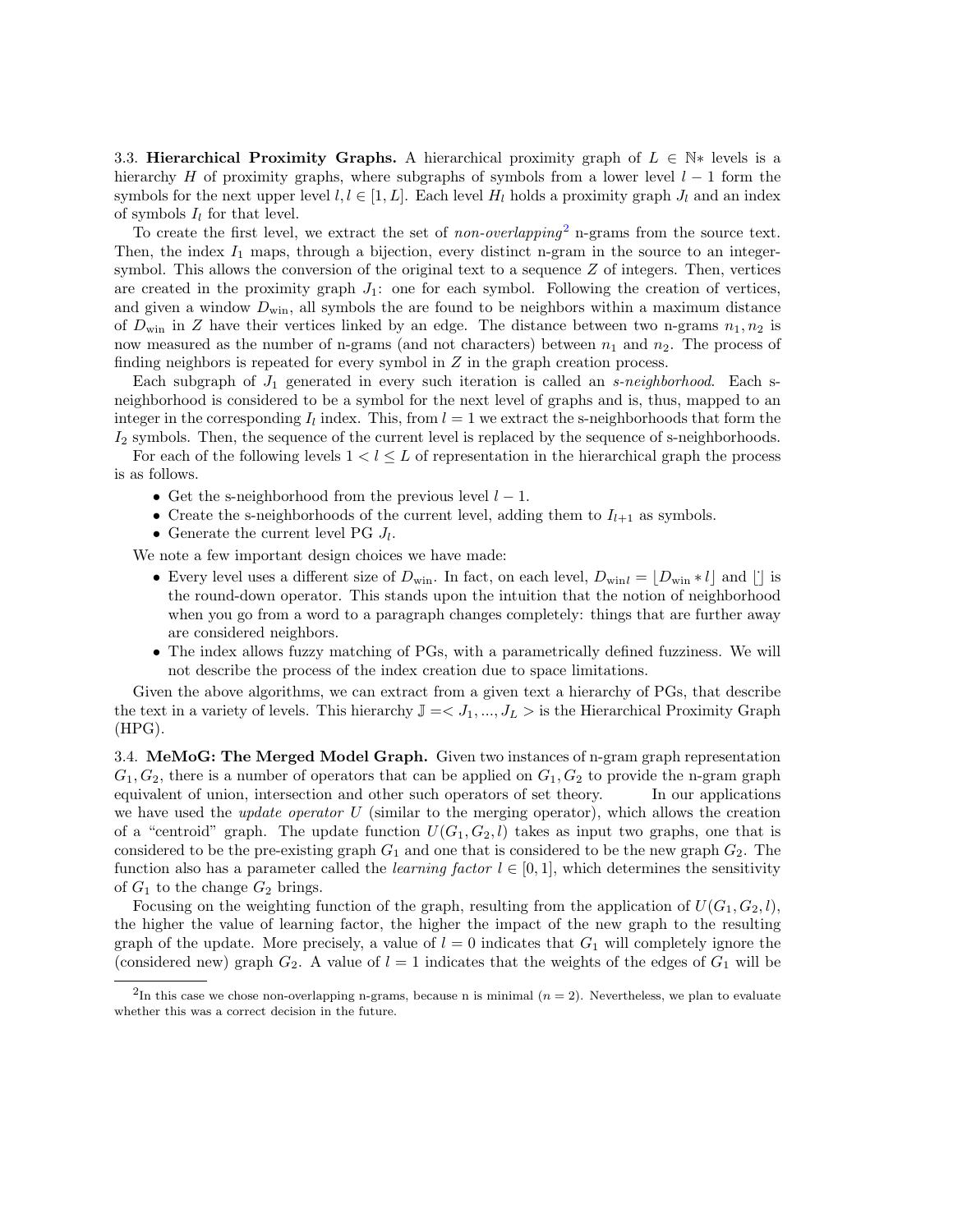assigned the values of the new graph's edges' weights. A value of 0.5 gives us the merging operator. The definition of the weighting performed in the graph resulting from  $U$  is:

(2) 
$$
W^{i}(e) = W^{1}(e) + (W^{2}(e) - W^{1}(e)) \times l
$$

The  $U$  function allows using graphs to model a whole set of documents: in our case the model set. The model graph creation process comprises the initialization of a graph with the first document of the model set and the updating of that initial graph with the graphs of following model summaries. Especially, when one wants the overall graph's edges to hold weights averaging the weights of all the individual graphs that have contributed to it, then the  $i$ -th new graph that updates the overall graph should use a learning factor of  $l = \frac{1}{i}$ ,  $i > 1$ . This gives a graph that has a role similar to the centroid of a set of vectors: it functions as a representative graph for the set its constituent graphs.

## 4. From Graph Matching to Summary Evaluation

<span id="page-5-0"></span>Graph similarity calculation methods can be classified into two main categories.

Isomorphism-based: Isomorphism is a bijective mapping between the vertex set of two graphs  $V_1, V_2$ , such that all mapped vertices are equivalent, and every pair of vertices from  $V_1$  shares the same state of neighborhood, as their corresponding vertices of  $V_2$ . In other words, in two isomorphic graphs all the nodes of one graph have their unique equivalent in the other graph, and the graphs also have identical connections between equivalent nodes. Based on the isomorphism, a *common subgraph* can be defined between  $V_1, V_2$ , as a subgraph of  $V_1$  having an isomorphic equivalent graph  $V_3$ , which is a subgraph of  $V_2$  as well. The maximum common subgraph of  $V_1$  and  $V_2$  is defined as the common subgraph with the maximum number of vertices. For more formal definitions and an excellent introduction to the error-tolerant graph matching, i.e., fuzzy graph matching, see [\[Bun98\]](#page-10-8).

Given the definition of the maximum common subgraph, a series of distance measures have been defined using various methods of calculation for the maximum common subgraph, or similar constructs like the Maximum Common Edge Subgraph, or Maximum Common Induced Graph (also see [\[RGW02\]](#page-10-9)).

Edit-distance Based: Edit distance has been used in fuzzy string matching for some time now, using many variations (see [\[Nav01\]](#page-10-10) for a survey on approximate string matching). The edit distance between two strings corresponds to the minimum number of edit character operations (namely insertion, deletion and replacement) needed to transform one string to the other. Based on this concept, a similar distance can be used for graphs [\[Bun98\]](#page-10-8). The edit operations for graphs' nodes are node deletion, insertion and substitution. The same three operations can by applied on edges, giving edge deletion, insertion and substitution.

Using a transformation from text to graph, the aforementioned graph matching methods can be used as a means to indicate text similarity.

We have applied the Value Similarity calculation [\[GKVS08\]](#page-10-3), which offers graded similarity indication between two document graphs. Moreover, in order to compare a whole set of documents (model summaries) to a single evaluated text (evaluated summary) we represent the set of documents with a single graph, as we show in the following sections, whether be it an n-gram graph or a hierarchical proximity graph.

To compare two texts (or character sequences in general)  $T_1$  and  $T_2$  e.g., for the task of summary evaluation against a gold standard text, we need to compare the texts' representations. Given that the representation of a text  $T_i$  is a set of graphs  $\mathbb{G}_i$ , containing graphs of various ranks, we use the Value Similarity (VS) for every n-gram rank, indicating how many of the edges contained in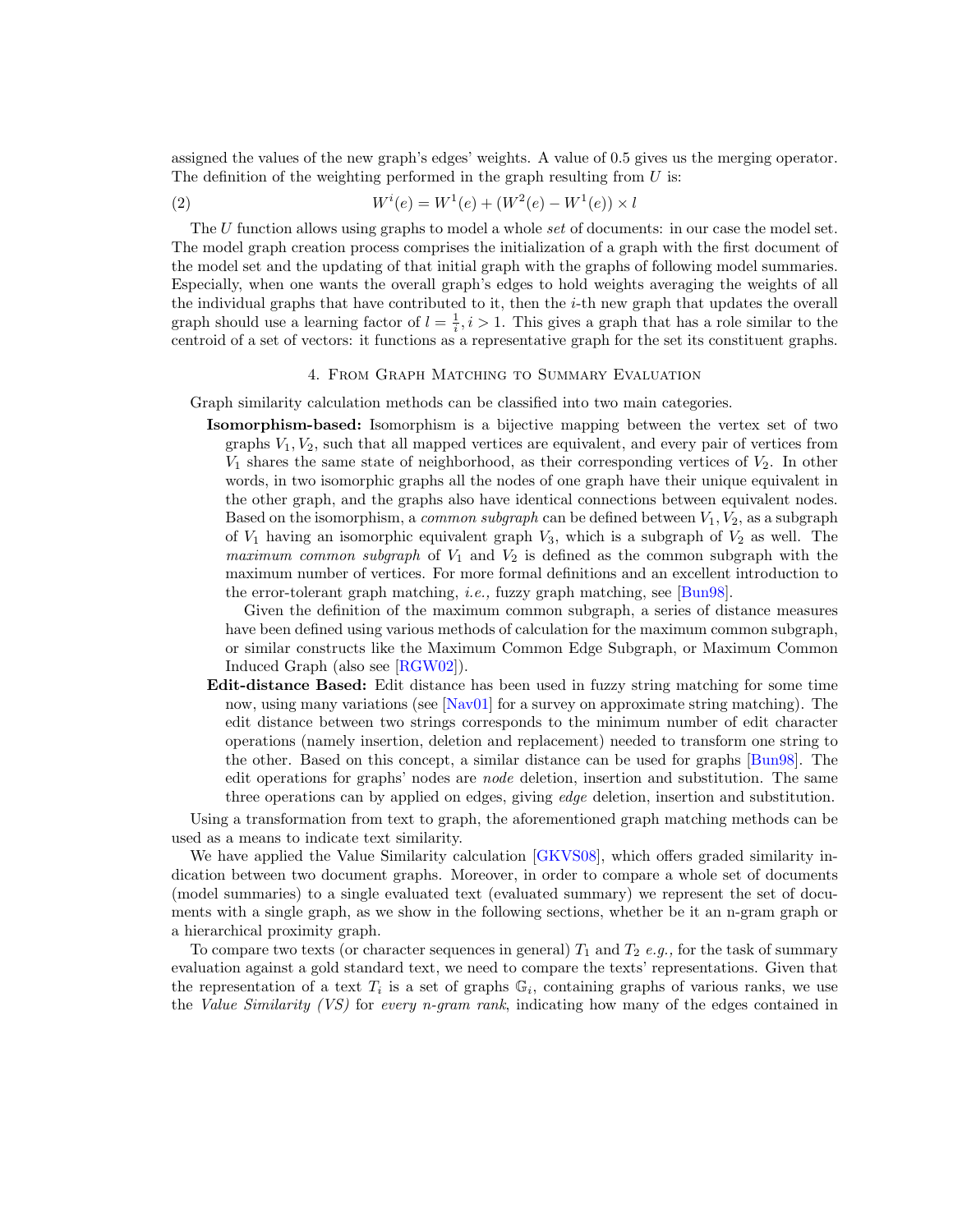graph  $G^i$  are contained in graph  $G^j$ , considering also the weights of the matching edges. In this measure each matching edge e having weight  $w_e^i$  in graph  $G^i$  contributes  $\frac{\text{VR}(e)}{\max(|G^i|, |G^j|)}$  to the sum, while not matching edges do not contribute (consider that for an edge  $e \notin G^i$  we define  $w_e^i = 0$ ). The *ValueRatio*  $(VR)$  scaling factor is defined as:

(3) 
$$
VR(e) = \frac{\min(w_e^i, w_e^j)}{\max(w_e^i, w_e^j)}
$$

The equation indicates that the *ValueRatio* takes values in  $[0, 1]$ , and is symmetric. Thus, the full equation for VS is:

(4) 
$$
VS(G^{i}, G^{j}) = \frac{\sum_{e \in G^{i}} \frac{\min(w_e^{i}, w_e^{j})}{\max(w_e^{i}, w_e^{j})}}{\max(|G^{i}|, |G^{j}|)}
$$

VS is a measure converging to 1 for graphs that share both the edges and similar weights, which means that a value of  $VS = 1$  indicates perfect match between the compared graphs. Another important measure is the Normalized Value Similarity (NVS), which is computed as:

(5) 
$$
NVS(G^i, G^j) = \frac{VS}{\frac{\min(|G^i|, |G^j|)}{\max(|G^i|, |G^j|)}}
$$

The fraction  $SS(G^i, G^j) = \frac{\min(|G^i|, |G^j|)}{\max(|G^i|, |G^j|)}$ , is also called Size Similarity. The NVS is a measure of similarity where the ratio of sizes of the two compared graphs does not play a role. In the TAC case there is no real difference, however, because the SS factor is almost constant and equal to 1: the summaries have an almost fixed size. Thus, VS is equivalent to NVS.

The overall similarity  $VS^{\mathcal{O}}$  of the sets  $\mathbb{G}_1, \mathbb{G}_2$  is computed as the weighted sum of the VS over all ranks:

<span id="page-6-0"></span>(6) 
$$
VS^{O}(\mathbb{G}_{1}, \mathbb{G}_{2}) = \frac{\sum_{r \in [L_{\min}, L_{\max}]} r \times VS^{r}}{\sum_{r \in [L_{\min}, L_{\max}]} r}
$$

where VS<sup>r</sup> is the VS measure for extracted graphs of rank r in  $\mathbb{G}$ , and  $L_{\min}$ ,  $L_{\text{MAX}}$  are arbitrary chosen minimum and maximum n-gram ranks.

The similarity function calculation has a complexity of  $O(|G_1| \times |G_2|)$ , due to the fact that for each edge in  $G_1$  one needs to lookup its identical edge in  $G_2$ . The similarity function calculation has a complexity of  $O(|G_1| \times |G_2|)$ , due to the fact that for each edge in  $G_1$  one needs to lookup its identical edge in  $G_2$ . If an index is maintained with the edges' labels or the vertices' labels, this complexity can be diminished, which is the case in our implementation. Therefore, for every edge in the smallest of the two graphs, we perform a low complexity lookup in the edges of the biggest graph. If an edge is found we perform the calculation of the edge's contribution to the similarity sum. Otherwise, we continue with the next edge from the small graph. This gives a real complexity that is  $O(hmin(|G_1|, |G_2|))$ , where h is the constant time for a hash map lookup, if the edges are hashed. If the vertices are hashed, then the complexity is  $O(h \min(|G_1|, |G_2|)$  degree $(G_2)$ ), where the degree( $G_2$ ) function returns the maximum number of edges connected to a single node in  $G_2$ .

For the comparison of HPGs we simply use, instead of ranks, the level of the graph in Equation [6.](#page-6-0) Thus, the similarity between two HPGs  $\mathbb{J}_1$  and  $\mathbb{J}_2$  is the weighted, normalized sum of value similarities between the corresponding levels of  $\mathbb{J}_1$  and  $\mathbb{J}_2$ :

(7) 
$$
VS^{O}(\mathbb{J}_{1}, \mathbb{J}_{2}) = \frac{\sum_{l \in [1, L]} l \times VS^{l}}{\sum_{l \in [1, L]} r}
$$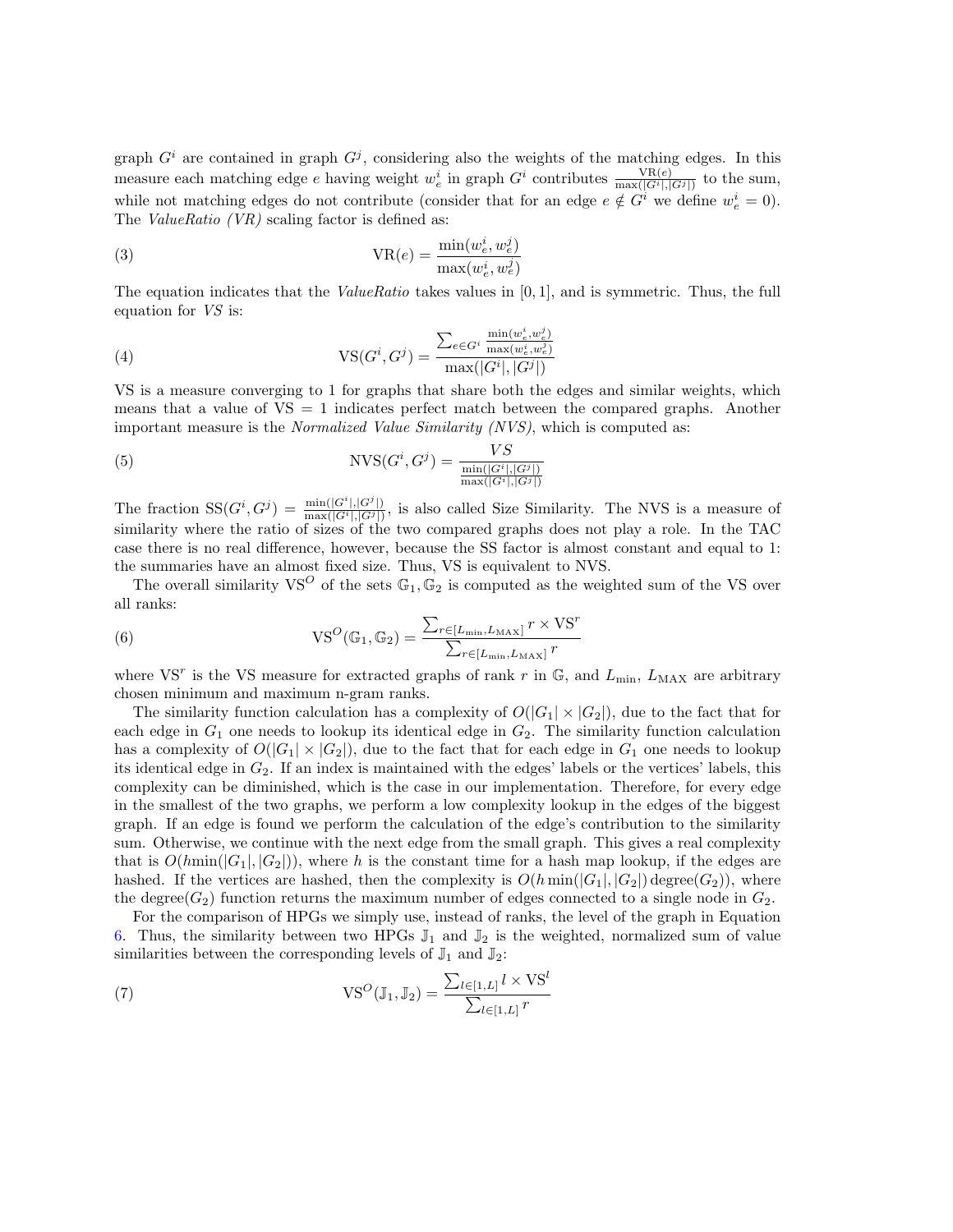where  $VS<sup>l</sup>$  is the VS measure for graphs of level l in  $\mathbb{J}$ .

In the AutoSummENG and the HPG cases, the grade of a summary is the average of the similarities to the model summaries — using the corresponding n-gram graph representations. In the case of MeMoG, there is only one similarity measurement, which is set to be the summary score. The performance of a summarization system is calculated as the average of its summary scores.

## 5. Experiments

<span id="page-7-0"></span>The presented methods have been applied as part of the AESOP task of TAC2010. The task was "to create an automatic scoring metric for summaries, that would correlate highly with two manual methods of evaluating summaries, as applied in the TAC 2010 Guided Summarization task", namely the Pyramid method (modified pyramid score) [\[PMSG06\]](#page-10-11) and Overall Responsiveness (see [\[DO08\]](#page-10-12)).

The scoring metrics (better "measures") are to evaluate summaries including both model (*i.e.*, human generated) and automatic (non-model) summaries, produced within the TAC 2010 Guided Summarization task. In that task, 8 human summarizers produced a total of 368 model summaries, and 43 automatic summarizers produced a total of 3956 automatic summaries. The summaries are split into Main (or Initial) Summaries (Set A) and Update Summaries (Set B), according to the part of the Guided Summarization Task they fall into<sup>[3](#page-7-1)</sup>. Two baseline summarizers were included in the set of automatic summarizers, namely one that uses the first sentences in the most recent document of a document set (ID:1). The second is the MEAD summarizer<sup>[4](#page-7-2)</sup> (ID:2).

The experiments conducted upon the TAC 2010 corpus were based on the application of the AutoSummENG, the MeMoG , and the HPG methods on the TAC corpus. The n-gram graph parameters used for AutoSummENG were  $(L_{\min}, L_{\text{MAX}}, D_{\text{win}}) = (3, 3, 3)$ , which seems to offer near-optimal results on many English corpora. The same parameters were used for the MeMoG case. For the HPGs the distance factor parameter was set to 3, the minimum n-gram size to 2 and the number of levels  $L = 5$ .

We note that there were two different types of evaluation: the All Peers and the No Models evaluation. In the No Models case, the peer summaries are evaluated against all model summaries. In the *All Peers* case, the model summaries are evaluated against the remaining model summaries; on the other hand, the peer summaries are evaluated using jack-knifing against all the model summaries. The process of jack-knifing is the following. Given that there are 4 model summaries to evaluate against, the peer summary is evaluated against all combinations of the 4 models in groups of 3. The average grade assigned by all the evaluations is assigned to be the grade of the summary. The results of the evaluation, concerning the correlation to the Pyramid score are shown in Tables [1,](#page-8-0) [2;](#page-8-1) the results concerning the correlation to the Overall Responsiveness score are shown in Tables [3,](#page-8-2) [4.](#page-9-1) In the tables, the top performance for each column (*i.e.*, correlation test) is depicted in **bold**. All the correlation tests gave a p-value of less than  $10^{-3}$ , making the results statistically highly significant.

We can easily determine that the MeMoG variant of the n-gram graphs application is the most promising variant when we aim to correlate best to the Pyramid score (Tables [1,](#page-8-0) [2\)](#page-8-1). On the other hand, things are not as clear for the Overall Responsiveness case. There, the results illustrate that,

<span id="page-7-1"></span><sup>3</sup>See <http://www.nist.gov/tac> (Last visit: Feb 14, 2011) for more info on the Guided Summarization Task of TAC 2010.

<span id="page-7-2"></span><sup>4</sup>MEAD summarizer v3.12, publicly available at http://www.summarization.com/mead/ (Last visit: Feb 14, 2011). Default settings used, set to producing 100-word summaries.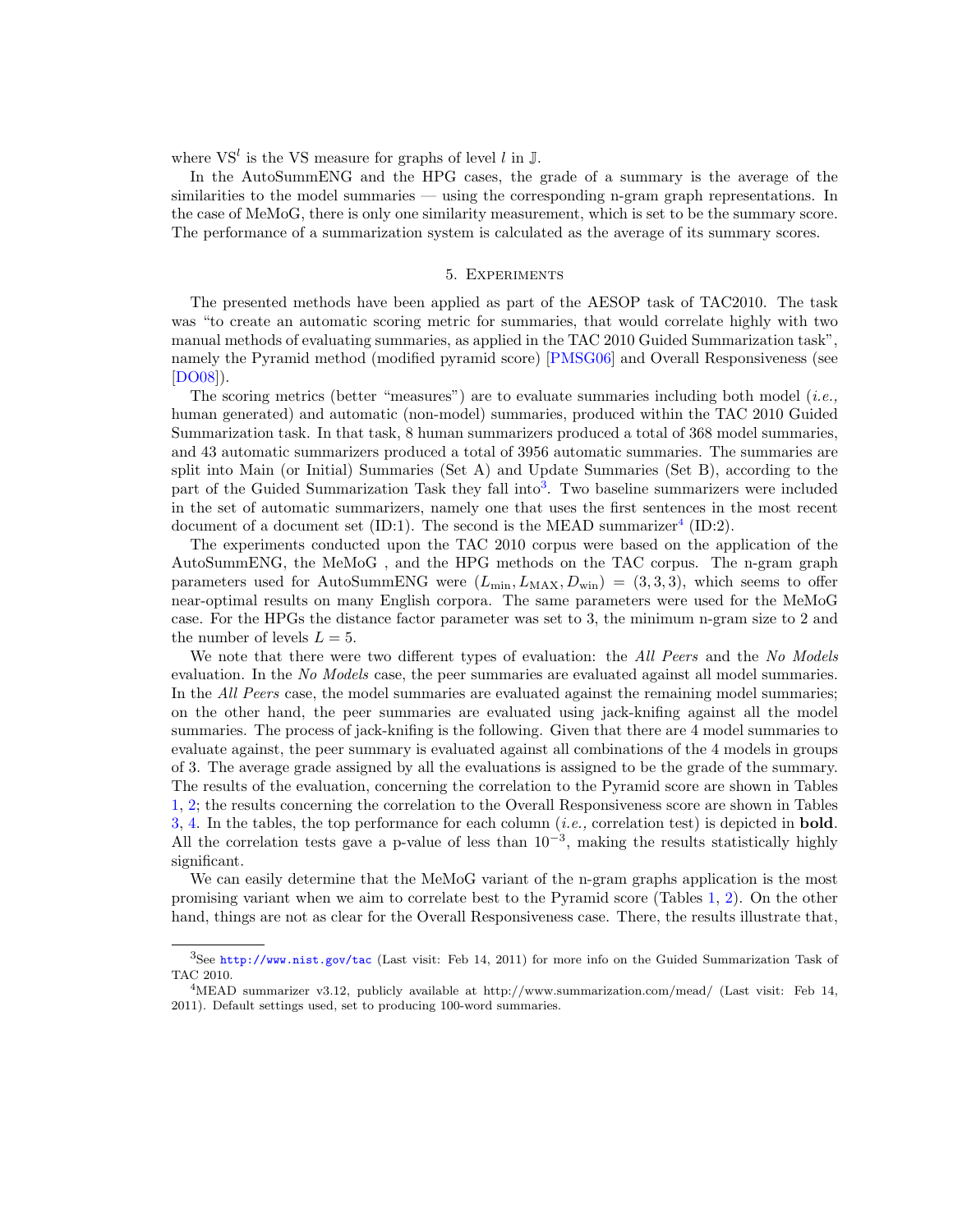| Variant (ID)                                                |           | Pearson (Rank)   Spearman (Rank)   Kendall (Rank) |          |  |
|-------------------------------------------------------------|-----------|---------------------------------------------------|----------|--|
| Group A - All Peers                                         |           |                                                   |          |  |
| AutoSummENG $(25)$                                          | 0.897(10) | 0.945(8)                                          | 0.824(7) |  |
| MeMoG (16)                                                  | 0.956(3)  | 0.956(4)                                          | 0.834(4) |  |
| HPG(12)                                                     | 0.880(15) | 0.941(10)                                         | 0.818(9) |  |
| Group B - All Peers                                         |           |                                                   |          |  |
| AutoSummENG $(25)$                                          | 0.807(12) | 0.920(9)                                          | 0.779(8) |  |
| MeMoG (16)                                                  | 0.968(1)  | 0.935(4)                                          | 0.799(4) |  |
| HPG(12)                                                     | 0.726(16) | 0.931(6)                                          | 0.788(6) |  |
| TARIS 1. Completion of modes to Demand george for All Deeps |           |                                                   |          |  |

<span id="page-8-0"></span>Table 1. Correlation of grades to Pyramid score for All Peers

| Variant (ID)        |           | Pearson (Rank)   Spearman (Rank)   Kendall (Rank) |           |  |
|---------------------|-----------|---------------------------------------------------|-----------|--|
| Group A - No Models |           |                                                   |           |  |
| AutoSummENG $(25)$  | 0.950(11) | 0.913(9)                                          | 0.778(10) |  |
| MeMoG(16)           | 0.970(4)  | 0.934(5)                                          | 0.798(6)  |  |
| HPG(12)             | 0.951(10) | 0.908(10)                                         | 0.774(11) |  |
| Group B - No Models |           |                                                   |           |  |
| AutoSummENG $(25)$  | 0.899(13) | 0.870(11)                                         | 0.711(11) |  |
| MeMoG(16)           | 0.956(5)  | 0.901(7)                                          | 0.758(6)  |  |
| HPG(12)             | 0.898(14) | 0.892(9)                                          | 0.729(9)  |  |

<span id="page-8-1"></span>Table 2. Correlation of grades to Pyramid score without models

| Variant (ID)                        |                                       | Pearson (Rank)   Spearman (Rank) | Kendall (Rank) |  |  |
|-------------------------------------|---------------------------------------|----------------------------------|----------------|--|--|
| Group A - All Peers                 |                                       |                                  |                |  |  |
| AutoSummENG $(25)$                  | 0.909(11)                             | 0.942(9)                         | 0.836(4)       |  |  |
| MeMoG(16)                           | 0.944(3)                              | 0.949(6)                         | 0.818(10)      |  |  |
| HPG(12)                             | 0.892(14)                             | 0.945(8)                         | 0.820(8)       |  |  |
| Group B - All Peers                 |                                       |                                  |                |  |  |
| AutoSummENG $(25)$                  | 0.797(11)                             | 0.892(9)                         | 0.747(9)       |  |  |
| MeMoG(16)                           | 0.977(1)                              | 0.915(7)                         | 0.772(5)       |  |  |
| HPG(12)                             | 0.724(15)                             | 0.925(2)                         | 0.777(4)       |  |  |
| $m_{\ell-1} = n_{\ell}$<br>$\cdots$ | $\sim$ 1 $\sim$<br>$\curvearrowright$ | $\mathbf{11}$ m                  | $c = 11.7$     |  |  |

<span id="page-8-2"></span>Table 3. Correlation of grades to Overall Responsiveness score for All Peers

even though MeMoG offers the best linear correlation to Responsiveness, it is the HPG that offers the best rank-based performance (Tables [3,](#page-8-2) [4\)](#page-9-1).

Overall, the performance of both MeMoG and HPG in their corresponding domains is within the first 7 ranks between the 27 systems in the AESOP task. We should note that, in the top ranks, it is often the case that the difference in the performance of the top evaluator from the presented variants is very low  $( $0.03$ ). This means that the difference between performance may be attributed to$ chance, since the corresponding confidence intervals may well cover the 0.03 difference.

In Tables [5,](#page-9-2) [6](#page-10-13) we illustrate the number of agreements and disagreements (see Appendix [A](#page-11-2) for their definition) between measures, on whether the difference in performance between systems is statistically significant or not. Thus, the first row in Table [5](#page-9-2) indicates that the verdict that came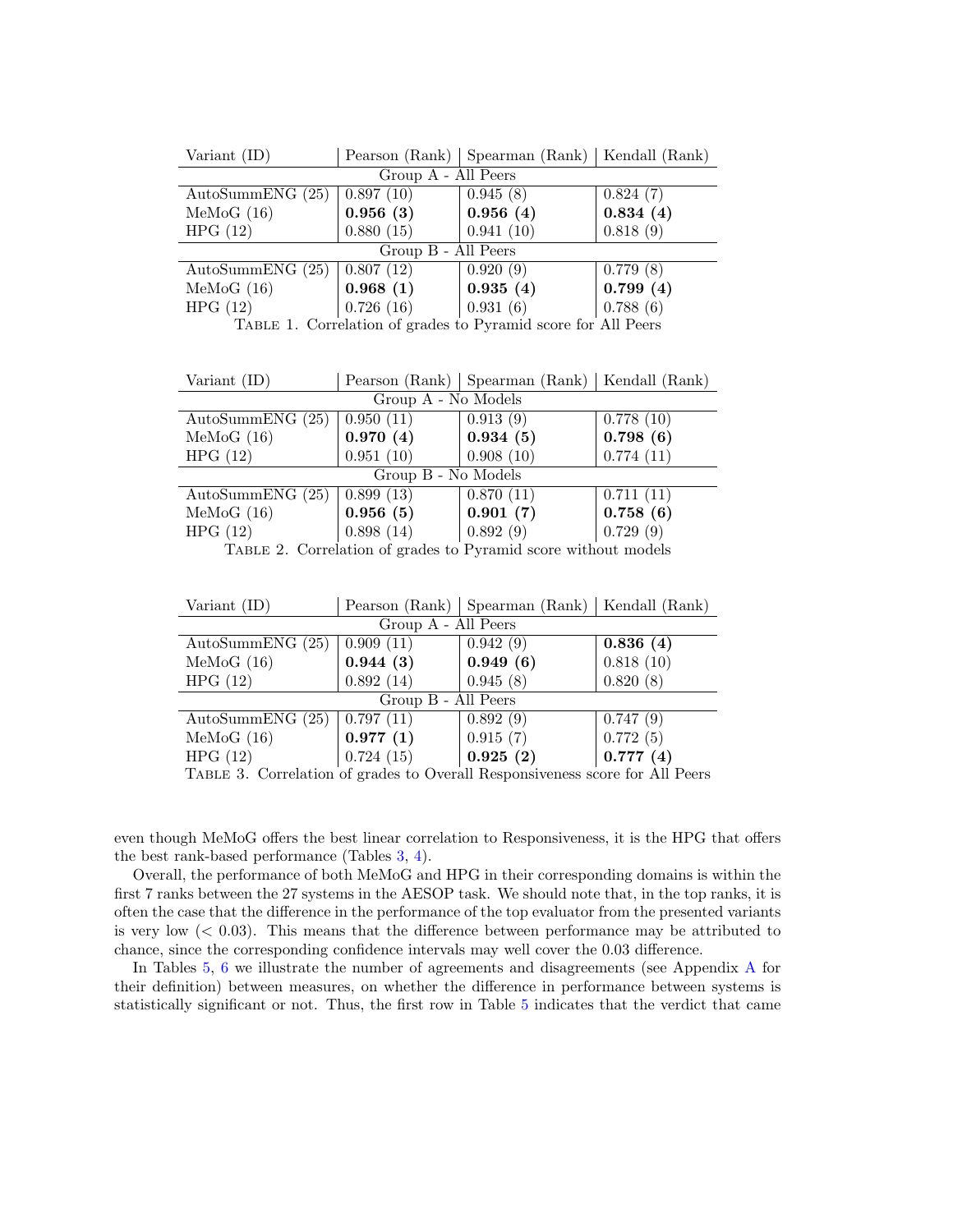| Variant $(ID)$      | Pearson (Rank)   Spearman (Rank)   Kendall (Rank) |           |           |  |  |
|---------------------|---------------------------------------------------|-----------|-----------|--|--|
| Group A - No Models |                                                   |           |           |  |  |
| AutoSummENG $(25)$  | 0.923(11)                                         | 0.911(8)  | 0.799(5)  |  |  |
| MeMoG(16)           | 0.949(7)                                          | 0.920(6)  | 0.772(8)  |  |  |
| HPG(12)             | 0.932(9)                                          | 0.916(7)  | 0.779(7)  |  |  |
| Group B - No Models |                                                   |           |           |  |  |
| AutoSummENG $(25)$  | 0.876(13)                                         | 0.829(11) | 0.686(10) |  |  |
| MeMoG(16)           | 0.933(5)                                          | 0.866(9)  | 0.709(8)  |  |  |
| HPG(12)             | 0.888(10)                                         | 0.885(5)  | 0.733(6)  |  |  |

<span id="page-9-1"></span>Table 4. Correlation of grades to Overall Responsiveness score without models

| Group A - All Peers                                                |                          |              |                |                        |  |
|--------------------------------------------------------------------|--------------------------|--------------|----------------|------------------------|--|
|                                                                    | Pyramid                  |              | Responsiveness |                        |  |
|                                                                    | Agreement   Disagreement |              |                | Agreement Disagreement |  |
| AutoSummENG $(25)$                                                 | 280                      | 64           | 280            | 64                     |  |
| MeMoG (16)                                                         | 344                      | $\theta$     | 344            | 0                      |  |
| HPG(12)                                                            | 200                      | 144          | <b>200</b>     | 144                    |  |
| Group B - All Peers                                                |                          |              |                |                        |  |
|                                                                    | Pyramid                  |              |                | Responsiveness         |  |
|                                                                    | Agreement                | Disagreement |                | Agreement Disagreement |  |
| AutoSummENG $(25)$                                                 | 284                      | 60           | 284            | 60                     |  |
| MeMoG (16)                                                         | 344                      | 0            | 344            | 0                      |  |
| HPG(12)                                                            | 157                      | 187          | 157            | 187                    |  |
| $T_{\text{ADID}}$ 5 A grooment concerning discrimination All Deeps |                          |              |                |                        |  |

<span id="page-9-2"></span>Table 5. Agreement concerning discrimination - All Peers

by using AutoSummENG grades to determine statistically significant difference in performance between systems, agrees 813 times with the verdict when using Pyramid score, while it disagrees 90. There are also columns for the Responsiveness measure and there is differentiation between Group A (Main Summaries) and Group B (Update Summaries) texts.

We notice the excellent level of performance for the MeMoG variation in the All Peers case (marked in bold). It is also important to note that MeMoG is the only variation the grades of which are affected by jack-knifing (due to its non-linearity).

## 6. Conclusion - Future work

<span id="page-9-0"></span>This paper briefly described two novel methods for summarization system evaluation. The first, named MeMoG, relies on a merged n-gram graph representation for the model summaries. The second, named HPG, relies on a hierarchy of proximity graphs — which are a generalization of n-gram graphs — to represent model texts. Both methods were applied on the TAC 2010 AESOP task corpus, offering very promising results in different aspects of the evaluation. Both methods offered an improvement over the AutoSummENG method, pointing into new directions for statistical summary evaluation.

In the future, we plan to optimize parameters for the HPG method and apply all the n-gram graph based methods to corpora of varying languages to support our language-neutrality claim.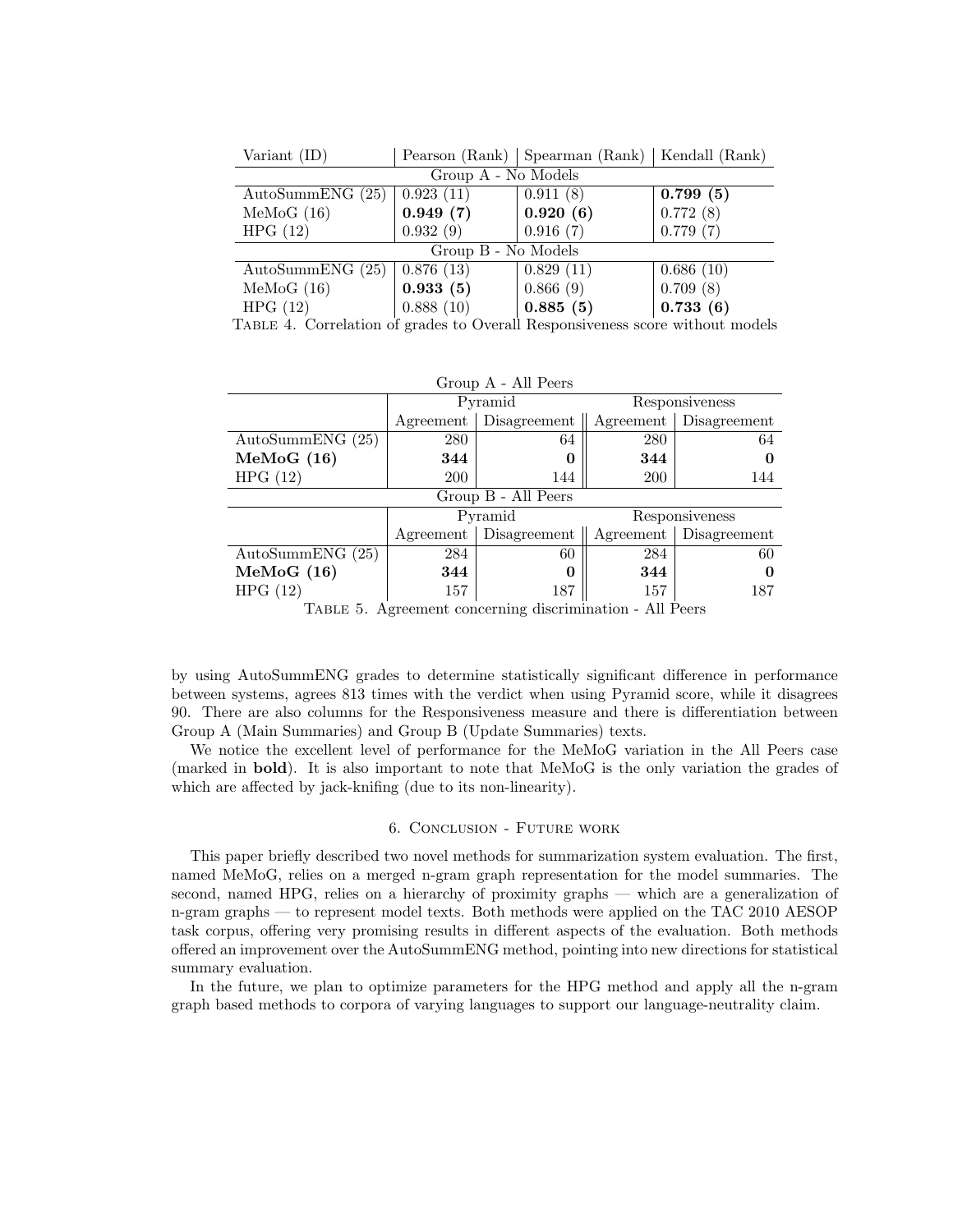| $A = 110$ Models                                                                                     |         |                                                     |                |     |  |
|------------------------------------------------------------------------------------------------------|---------|-----------------------------------------------------|----------------|-----|--|
|                                                                                                      | Pyramid |                                                     | Responsiveness |     |  |
|                                                                                                      |         | Agreement   Disagreement   Agreement   Disagreement |                |     |  |
| AutoSummENG (25)                                                                                     | 813     | 90                                                  | 793            | 110 |  |
| MeMoG(16)                                                                                            | 798     | 105                                                 | 788            | 115 |  |
| HPG(12)                                                                                              | 798     | 105                                                 | 788            | 115 |  |
| Group B - No Models                                                                                  |         |                                                     |                |     |  |
|                                                                                                      | Pyramid |                                                     | Responsiveness |     |  |
|                                                                                                      |         | Agreement   Disagreement   Agreement   Disagreement |                |     |  |
| AutoSummENG (25)                                                                                     | 742     | 161                                                 | 723            | 180 |  |
| MeMoG(16)                                                                                            | 764     | 139                                                 | 753            | 150 |  |
| HPG(12)                                                                                              | 792     | 111                                                 | 787            | 114 |  |
| $\mathbf{A}$ $\mathbf{A}$ $\mathbf{A}$<br>$\mathbf{1}$<br>$\mathbf{m} \cdot \mathbf{m} = \mathbf{0}$ |         |                                                     |                |     |  |

Group A - No Models

<span id="page-10-13"></span>Table 6. Agreement concerning discrimination - No Models

### Acknowledgements

This work was completed while George Giannakopoulos was working for the University of Trento, Italy.

### **REFERENCES**

- <span id="page-10-8"></span>[Bun98] H. Bunke. Error-tolerant graph matching: a formal framework and algorithms. Advances in Pattern Recognition, LNCS, 1451:1–14, 1998.
- <span id="page-10-4"></span>[BV04] Michele Banko and Lucy Vanderwende. Using n-grams to understand the nature of summaries. In Daniel Marcu Susan Dumais and Salim Roukos, editors, HLT-NAACL 2004: Short Papers, pages 1– 4, Boston, Massachusetts, USA, May 2004. Association for Computational Linguistics.
- <span id="page-10-6"></span>[CS04] T. Copeck and S. Szpakowicz. Vocabulary usage in newswire summaries. In Text Summarization Branches Out: Proceedings of the ACL-04 Workshop, pages 19–26. Association for Computational Linguistics, 2004.
- <span id="page-10-2"></span>[Dan05] H. T. Dang. Overview of DUC 2005. In Proceedings of the Document Understanding Conf. Wksp. 2005 (DUC 2005) at the Human Language Technology Conf./Conf. on Empirical Methods in Natural Language Processing (HLT/EMNLP 2005), 2005.
- <span id="page-10-12"></span>[DO08] H. T. Dang and K. Owczarzak. Overview of the TAC 2008 update summarization task. In TAC 2008 Workshop - Notebook papers and results, pages 10–23, Maryland MD, USA, November 2008.
- <span id="page-10-3"></span>[GKVS08] George Giannakopoulos, Vangelis Karkaletsis, George Vouros, and Panagiotis Stamatopoulos. Summarization system evaluation revisited: N-gram graphs. ACM Trans. Speech Lang. Process., 5(3):1–39, 2008.
- <span id="page-10-7"></span>[HLZ05] E. Hovy, C. Y. Lin, and L. Zhou. Evaluating duc 2005 using basic elements. Proceedings of DUC-2005, 2005.
- <span id="page-10-0"></span>[HLZF05] E. Hovy, C. Y. Lin, L. Zhou, and J. Fukumoto. Basic elements, 2005.
- <span id="page-10-5"></span>[LH03] Chin-Yew Lin and Eduard Hovy. Automatic evaluation of summaries using n-gram co-occurrence statistics. In NAACL '03: Proceedings of the 2003 Conference of the North American Chapter of the Association for Computational Linguistics on Human Language Technology, pages 71–78, Morristown, NJ, USA, 2003. Association for Computational Linguistics.
- <span id="page-10-1"></span>[Lin04] C. Y. Lin. Rouge: A package for automatic evaluation of summaries. Proceedings of the Workshop on Text Summarization Branches Out (WAS 2004), pages 25–26, 2004.
- <span id="page-10-10"></span>[Nav01] G. Navarro. A guided tour to approximate string matching. ACM Computing Surveys, 33(1):31–88, 2001.
- <span id="page-10-11"></span>[PMSG06] R. J. Passonneau, K. McKeown, S. Sigelman, and A. Goodkind. Applying the pyramid method in the 2006 document understanding conference. In Proceedings of Document Understanding Conference (DUC) Workshop 2006, 2006.
- <span id="page-10-9"></span>[RGW02] J. W. Raymond, E. J. Gardiner, and P. Willett. Rascal: Calculation of graph similarity using maximum common edge subgraphs. The Computer Journal, 45(6):631, 2002.